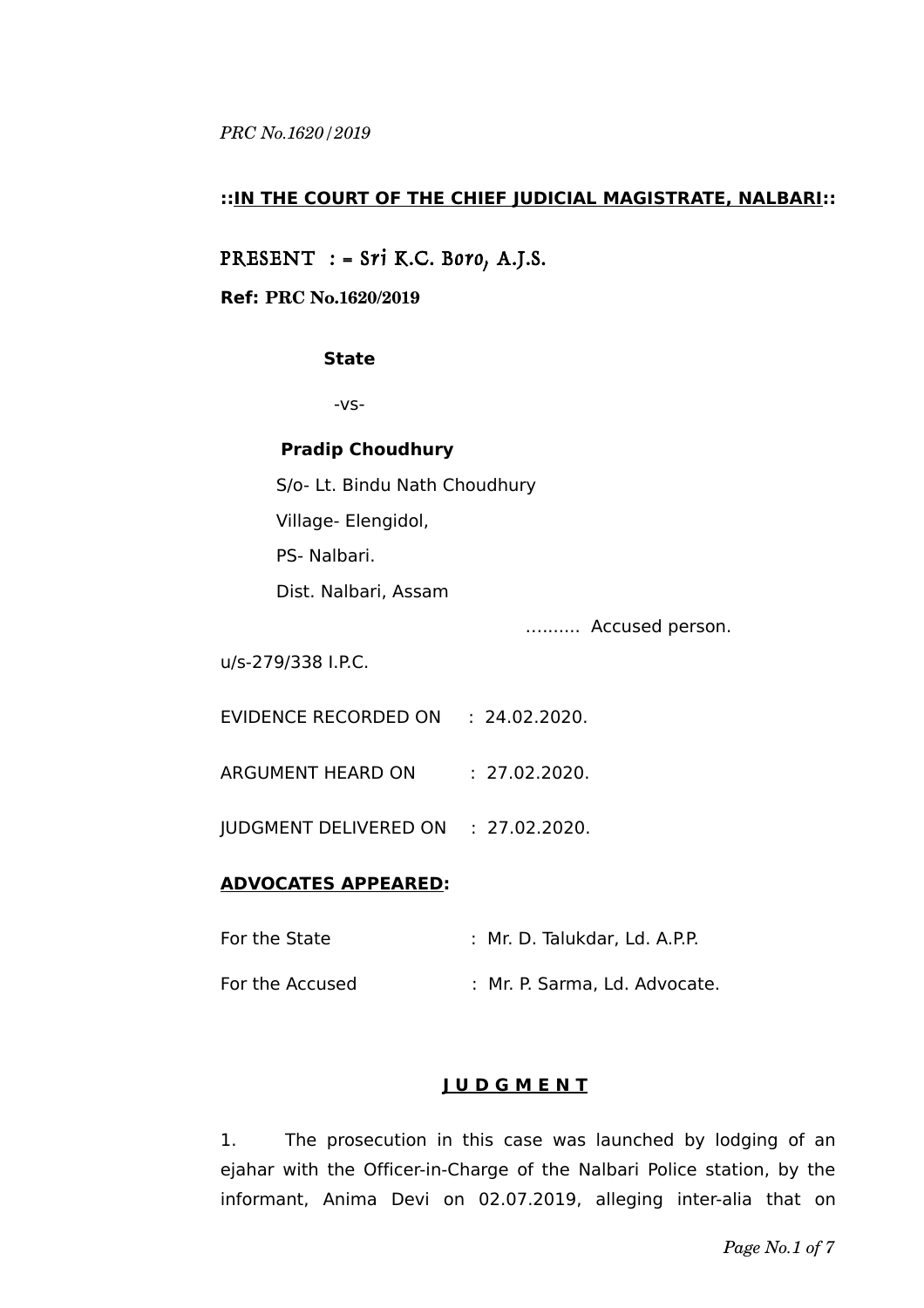20.06.2019, at about 9.00 am, her husband Sri Kamal Choudhury along with his elder brother were proceeding in a scooty vehicle bearing registration No. AS-01-DP/1862 from Nalbari town towards his house through Hajo-Nalbari Road. The informant further stated that her husband was a pillion rider of the scooty and on their way, in front of Bharat Gas Agency, Majdia, the rider of the scooty tried to overtake a truck and due to rash and negligent riding of the rider the scooty, the vehicle met with an accident and the husband of the informant fell down on the pucca road from the back seat and serious injuries on his left leg. Immediately he was taken to SMK Civil Hospital, Nalbari for treatment and from there, he was referred to G.M.C.H., for better treatment. The injured was later on admitted at Sanjeevani Hospital at Guwahati. Hence, the case.

2. On receiving the case, the O.C of Nalbari P.S. registered Nalbari P.S. Case No.432/2019 u/s-279/338 IPC and started investigation. On completion of investigation, the I.O filed charge-sheet against accused person namely Pradip Choudhury u/s-279/338 IPC vide CS No.260/2019 dated 25.07.2019.

3. In pursuance of the process issued, the accused person appeared before the court and on his appearance the copies of the case as per the mandate of law u/s-207 Cr.P.C. were furnished to the accused person. Thereupon prima facie case was found against the accused person u/s-279/338 I.P.C and the substance of accusation u/s-279/338 I.P.C was explained to the accused person and he was asked whether he would plead guilty of the offences charged or claimed to be tried. He had pleaded not guilty and claimed to be tried.

4. During the trial, the prosecution side examined two (2) witnesses. The 313 CrPC statement of the accused person was dispensed with. The defence side declined to adduce any evidence.

5. I have heard the argument of both the sides.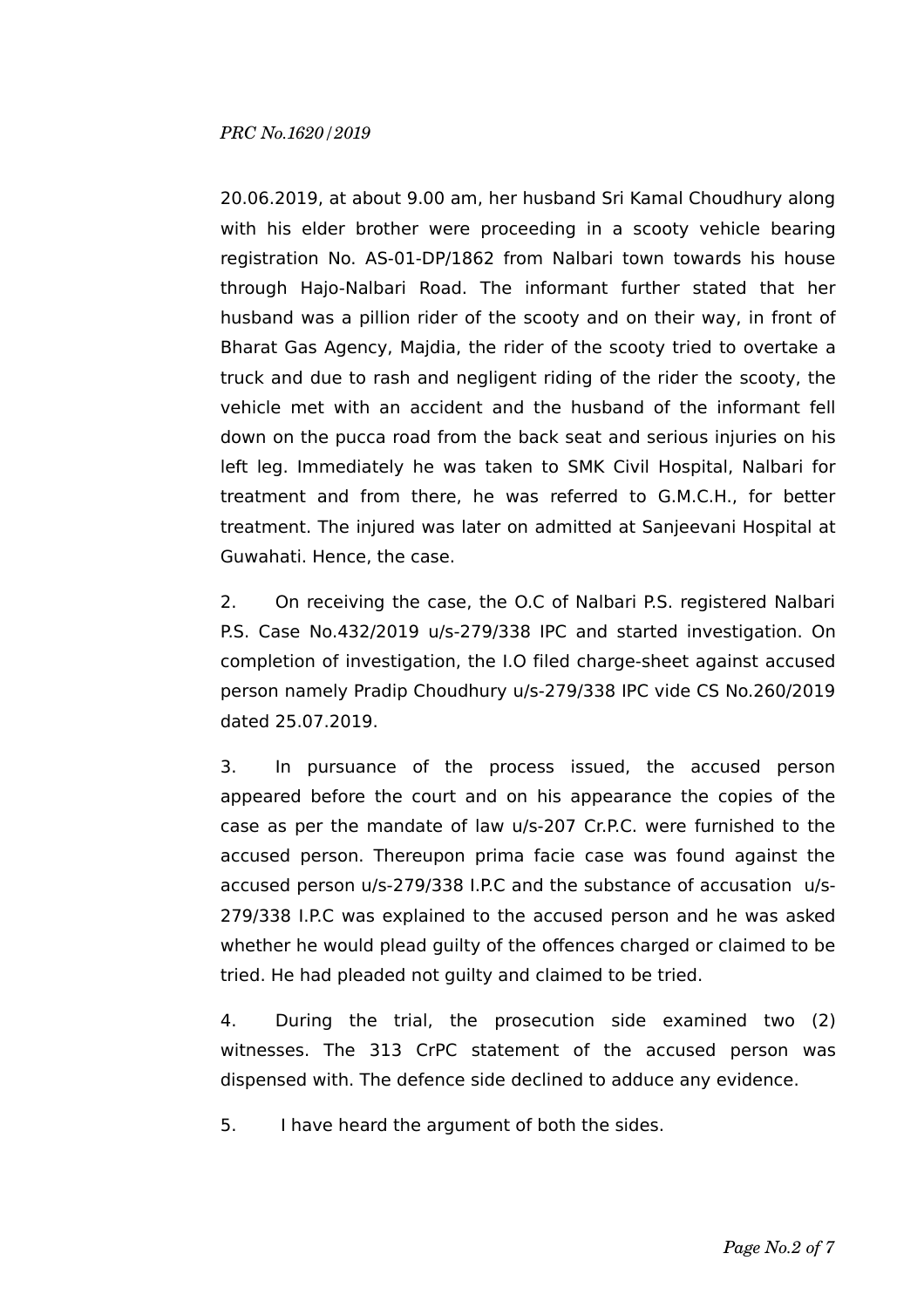## **POINTS FOR DETERMINATION**

**•** Whether the accused person, on 20.06.2019 at about 9.00 am, at Hajo-Nalbari road, in front of Majdia Bharat Gas Agency under Nalbari PS, in a public way, drove a scooty vehicle bearing Regd. No.AS 01 DP 1862 in a manner so rash as to endanger human life and thereby committed an offence punishable u/s-279 I.P.C. ?

• Whether the accused on the above mentioned date, time and place caused grievous hurt to one Kamal Choudhury by driving a scooty vehicle bearing Regd. No.AS 01 DP 1862 so rashly as to endanger human life and thereby committed an offence punishable u/s-338 I.P.C. ?

# **DECISION AND REASONS THEREOF :**

6. PW.1 is informant, Anima Choudhury, informant. She deposed that she knew the accused. Accused is the elder brother of her husband. The accident occurred on 20.06.2019 at about 9.00 am. Her husband was proceeding towards Nalbari and then, on his way, at Majdia, one truck vehicle crossed them and then, they fell down and sustained injuries. The victim was immediately taken to SMK Civil Hospital, Nalbari and later on, to GMCH. She has no objection against the accused. Ext.1 is the FIR and Ext.1(1) is her signature.

7. Defence declined to cross-examine this witness.

8. PW.2 is Kamal Choudhury. He deposed that informant is his wife. Accused is his elder brother. On 20.06.2019, while he was proceeding towards Nalbari, then, on his way, he met with an accident. Both of them had fallen at the road as a result of which, his leg got fractured. There is no fault on the part of the accused. The accident occurred as one truck had crossed them.

9. Defence declined to cross-examine this witness.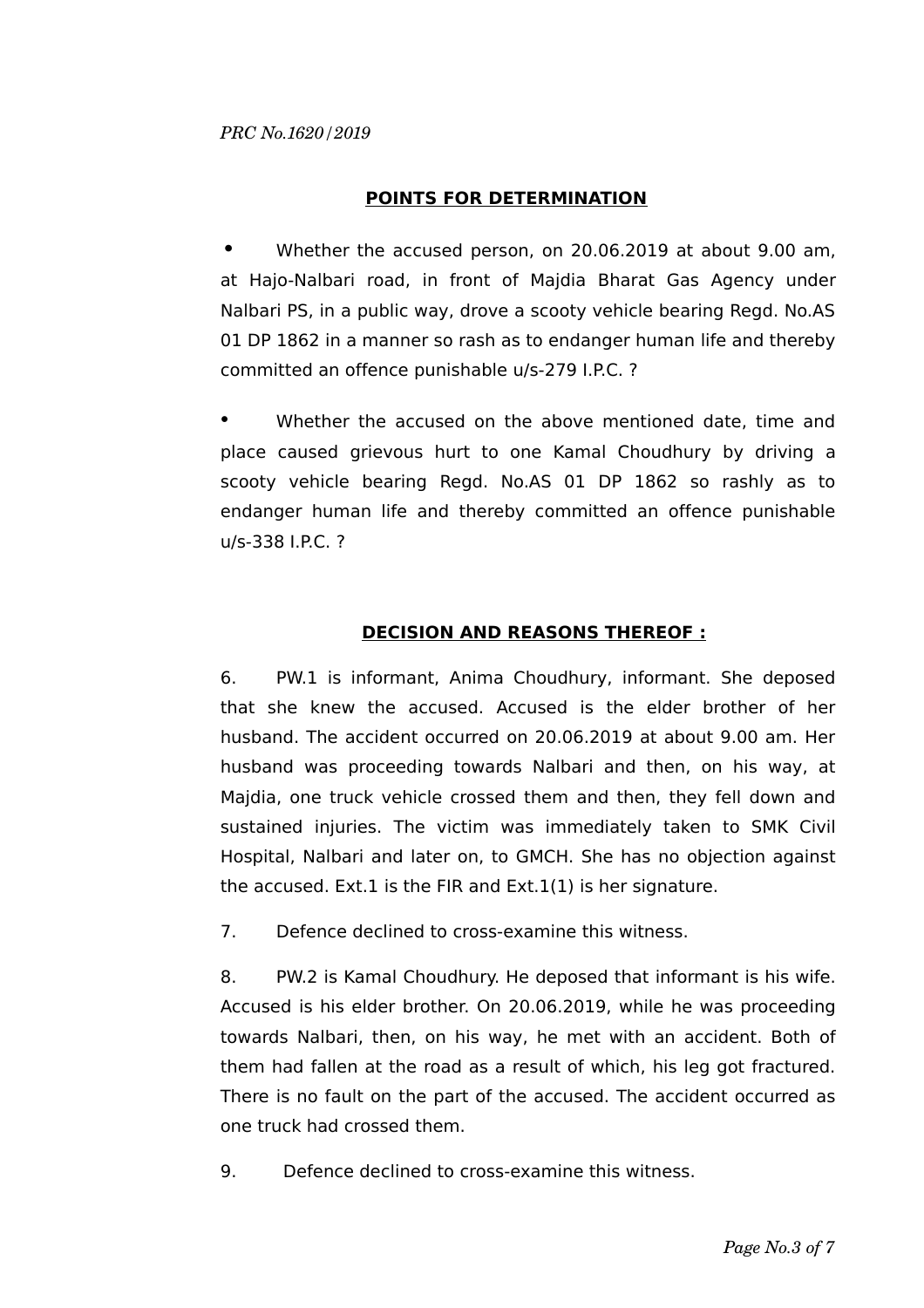10. These are the materials on record.

11. In view of the discussion above, before arriving to decision, I would like to put that to prove the offence u/s-279 IPC, the prosecution has to prove that the driver was reckless or negligence while driving. Similarly to prove the offence u/s-338 IPC, the driver has to be so mush rash or negligent in his driving that such act might cause endanger to public life or safety. The question posed, what shall be the degree of "rash or negligent" to engulf penal provision. Let me first, go through the definition of rash and negligent.

12. When a person, conscious of the fact that his action may cause harm or damage takes the action with utter indifference to the consequence, which may ensue from his such act, he is said to have done the act rashly. In other word, when a person who is aware of the risk, which his action involves, does that act with utter indifference to the consequence, which is action is likely to entail, such an act is a rash act. On the other hand, when a person fails to take while doing an act, such precaution, which a reasonable and prudent person is expected to take or ought to take, before doing the act, such doing of the act would amount to negligence.

13. Describing as to what is a rash and negligent act, **Hon'ble Gauhati High Court in Haider Islam vs State of Assam, reported in 2007 (1) GLT 428**, it observes as under -

"The criminal negligence lies in doing an act without taking such care, which a reasonable man would, ordinarily, do."

# **In State of Himachal Pradesh vs Mohinder Singh, 1982(2), Crimes 159 a Single Judge of the Himachal Pradesh High Court**

noted that " criminal rashness is hazarding a dangerous or wanton act with the knowledge that it is so and that it may cause an injury but without intention, to cause injury or knowledge that it will probably be caused. The criminality lies in taking the risk of doing such an act with recklessness or being indifferent as to the consequence. Reckless driving or driving in a manner dangerous to public is rashness. In order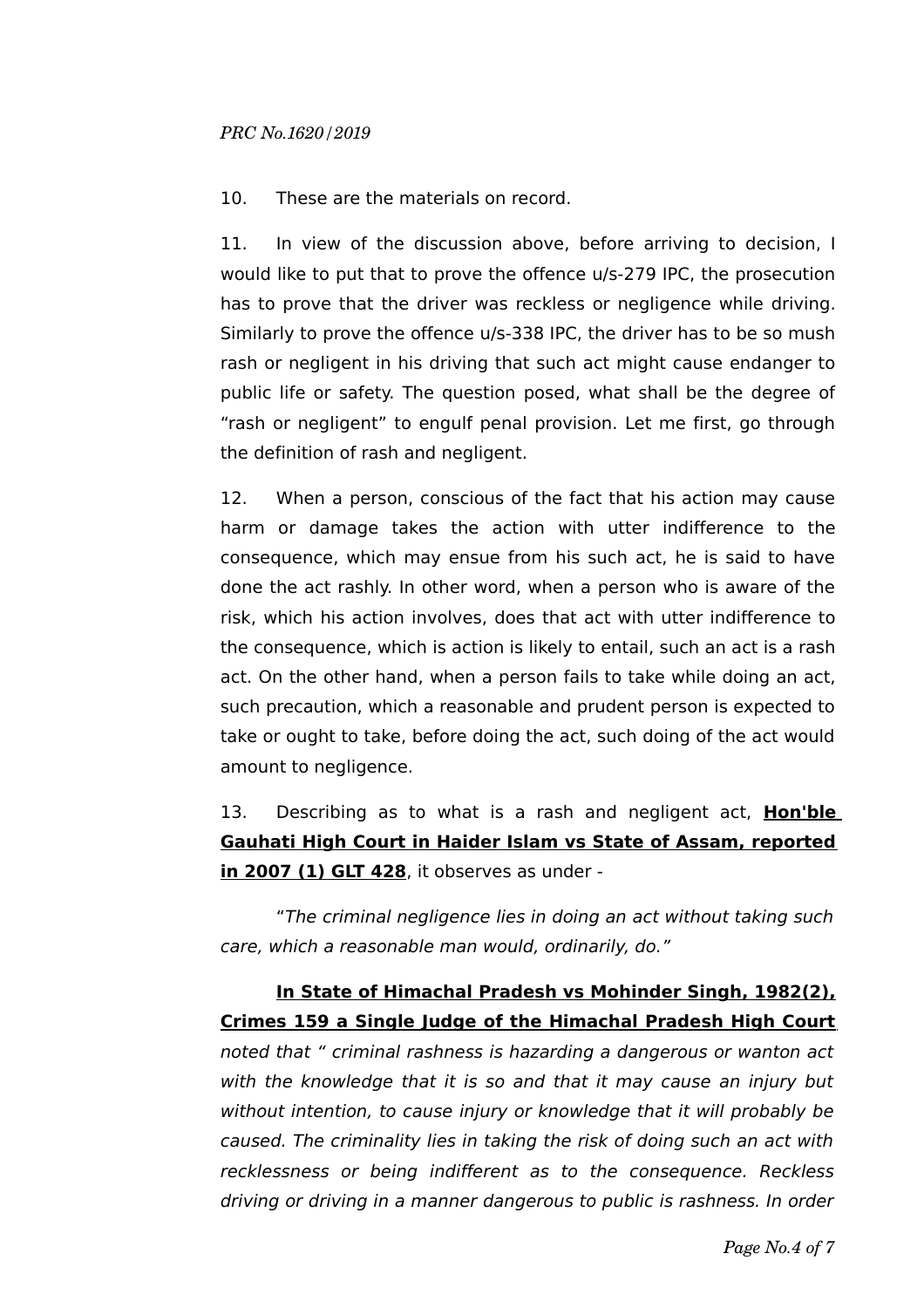to see whether it is so the condition of the road, the amount of traffic at that time and number or persons frequently moving about an the rod or expected to be road, are some of the factors to be taken to consideration in assessing the rashness or negligence or the driver. It is duty of every man who drives a vehicle on the public road, to drive it which such a care and caution as to prevent, as far as possible, any injury to anyone."

14. Now, let us see whether the prosecution has been able to bring home the guilt of the accused person beyond all reasonable doubt. From the materials on record, it is found that PW.1 (informant) and PW.2 (victim) deposed that on the day of the incident, at the relevant time, victim was proceeding along with accused in a scooty vehicle and on their way, at Majdia, one truck had crossed the scooty and therefore, they had fallen down at the road and then, the victim sustained injury. It appears that the victim and the informant have not implicated the accused person of commission of offence u/s-279/338 IPC. The prosecution witnesses have not stated anything incriminating material regarding the incident against the accused person.

15. In the instant case, the prosecution has not examined the MVI, the M.O or the I.O. The prosecution has failed to bring any other witness who could support the prosecution case. Furthermore, the prosecution has not been able to place before the court creditable and convincing evidence to show the involvement of the accused in the commission of the offences charged with to justify a conviction.

16. The court cannot form an opinion on mere conjectural hypothesis and fix liability on the accused without the offences being proved beyond all reasonable doubt.

17. In the backdrop of the entire evidence on record and taking into account the facts and circumstances of the case, the accused person namely Pradip Choudhury is acquitted of the offences u/s-279/338 I.P.C. and set at liberty forthwith.

18. Seized articles to be disposed of as per law.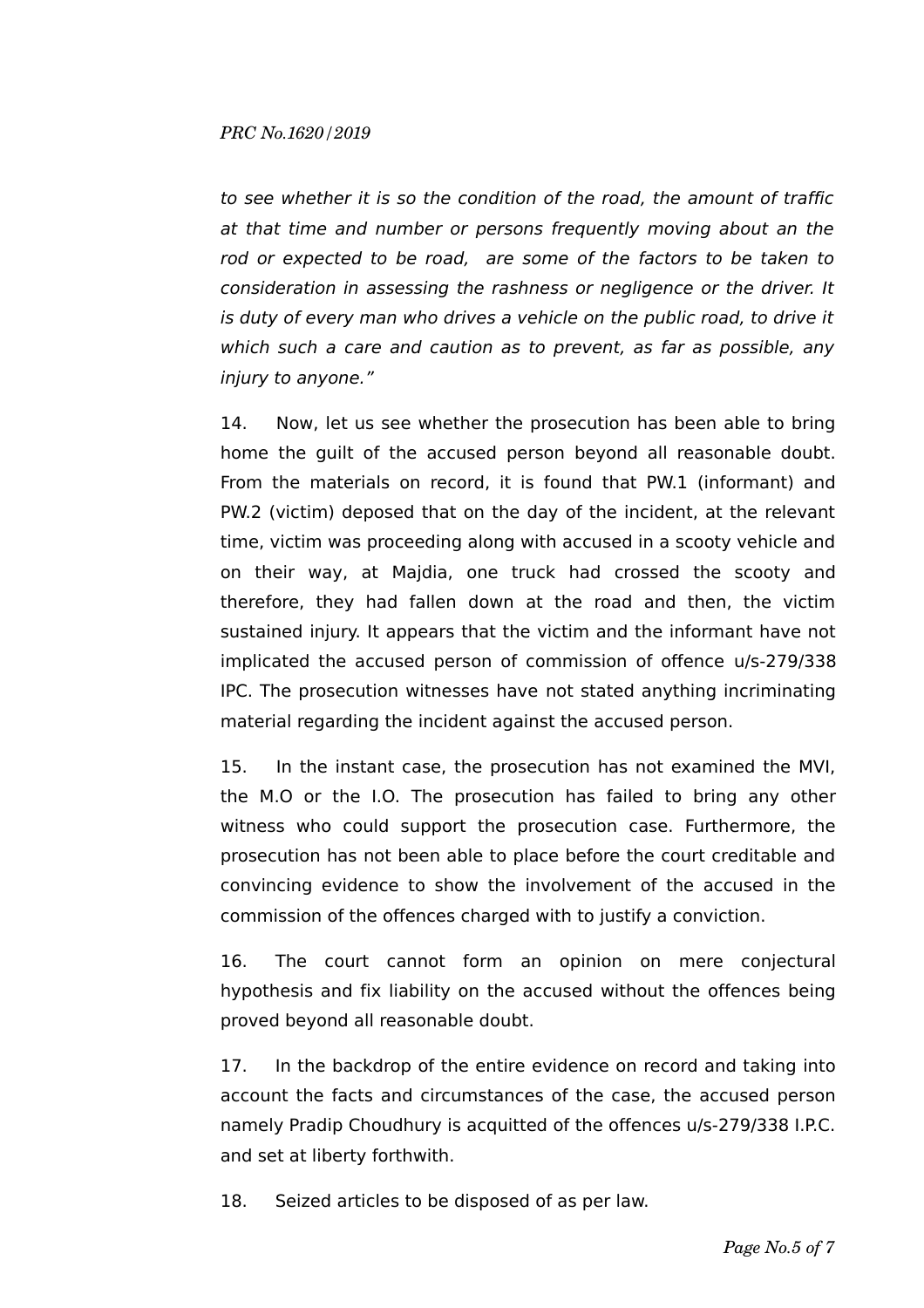### *PRC No.1620/2019*

19. Bail bond would be cancelled after expiry of the appellate period.

20. Judgment is written in separate sheets and delivered in open court.

Given under my hand and seal of this court on this the  $27<sup>th</sup>$  day of February, 2020.

## **(Sri Kumud Ch. Boro)**

 **Chief Judicial Magistrate Nalbari**

Dictated and corrected by me

 **(Sri Kumud Ch. Boro) Chief Judicial Magistrate Nalbari**